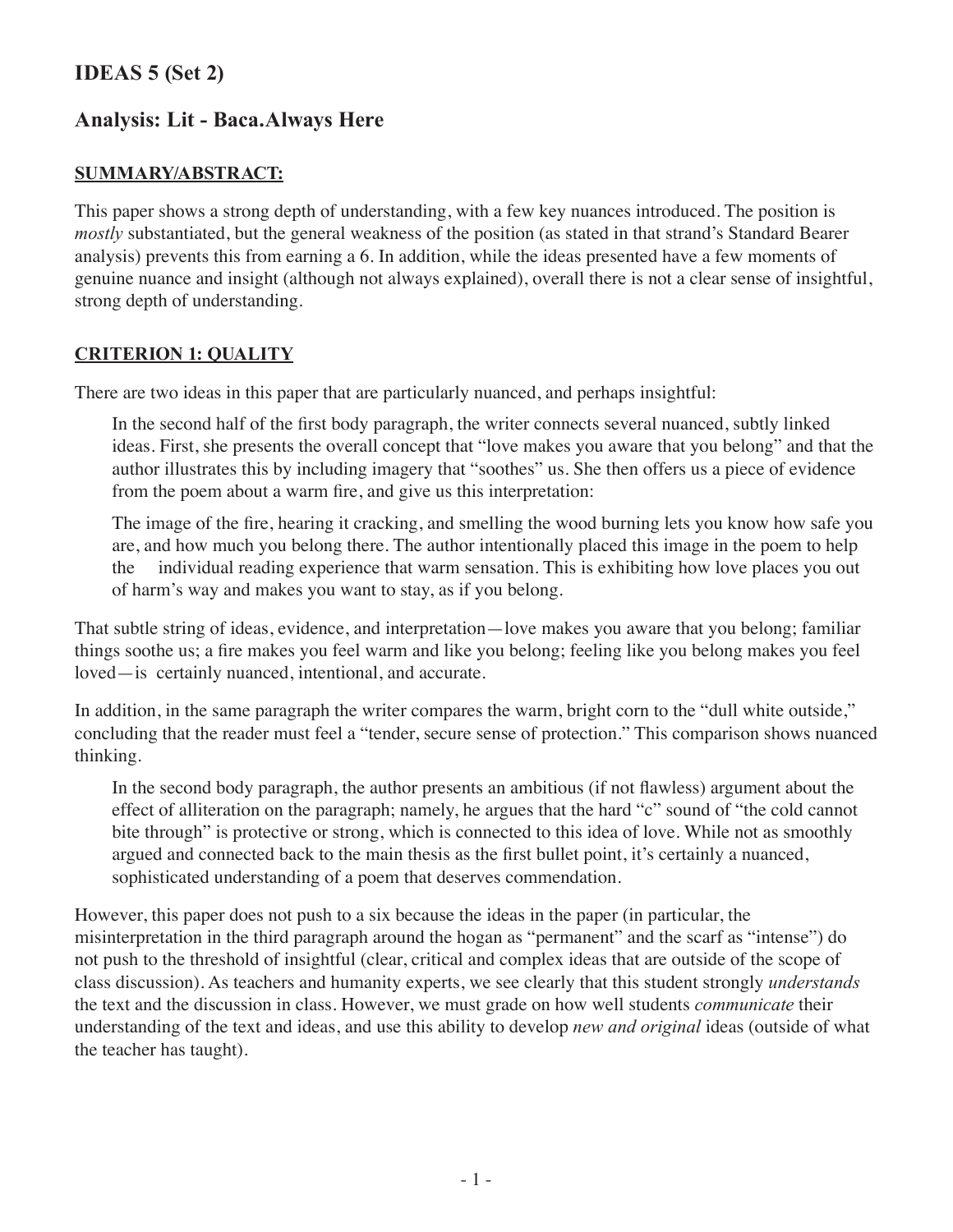#### **Criterion 2: Substantiation**

There are not necessarily any opposing arguments that are necessary to address in this paper. However, while the position is mostly substantiated, the weakness of the thesis statement itself prevents the paper from scoring a 6 in ideas. With such a weak thesis statement, it's impossible to say that the position is *strongly* substantiated. The position itself is not strong enough or clear enough to be strongly substantiated.

## **Essay: Lit - Baca.Always Here**

*Essay #2*

*Prompt: How does the author use poetic devices to illuminate the theme of the poem?*

#### Always Here

Love is knowing someone cares and will always be there. Moreover, it is that warm feeling you get when your loved one embraces you. However, it doesn't have to be based on a relationship, it can be based on a mother and daughter connection. For many humans love is a deeper connection that we are all looking for in life. In <u>I Am Offering This Poem</u>, by Jimmy Santiago Baca, the poet is giving the idea that love is providing you with all that you need, for example guidance and comfort. When in love, humans tend to feel safe and as if they belong, knowing there is someone that's always there that cares for them. Love is not something humans can just dispose of: it most likely will always be there.

The idea that love makes you feel safe and as if you belong is conveyed by the author's use of imagery. Throughout the poem, the poet helps express the idea of feeling safe by letting us see, taste, and smell what satisfies us. Baca states in the third stanza, "it is a pot full of yellow corn/ to warm your belly in the winter" (9-10). The comforting smell of corn helps to create the thought of feeling calm, warm, and replete. Moreover, when the composer talks about the bright color he is comparing it to the dull white outside. This image is purposely created to help the reader feel that tender, secure sensation of protection. This is illustrating how love makes you feel safe and comfortable. In the fifth stanza, the author is portrays the idea that love makes you aware that you belong. He does this by allowing us to feel, see, hear, and smell what soothes us. Baca states, "and let you warm yourself by this fire/rest by this fire, and make you feel safe" (21-22). The warmth of the fire makes you want to be there. The image of the fire, hearing it cracking, and smelling the wood burning lets you know how safe you are, and how much you belong there. The author intentionally placed this image in the poem to help the individual reading experience that warm sensation. This is exhibiting how love places you out of harm's way and makes you want to stay, as if you belong. All in all, this portrays the idea that the author's use of imagery conveys that love makes you feel safe and as if you belong.

Love is knowing that there is that one person who will always be there to protect and care for you is illustrated by the poet's use of sound devices. At some point in the poem, the artist provokes the idea of feeling protected by using alliteration. Baca states in the first stanza, "the cold cannot bite through" (6). The hard "c" sound is putting an end to something. It's showing that every bad thing that is being done